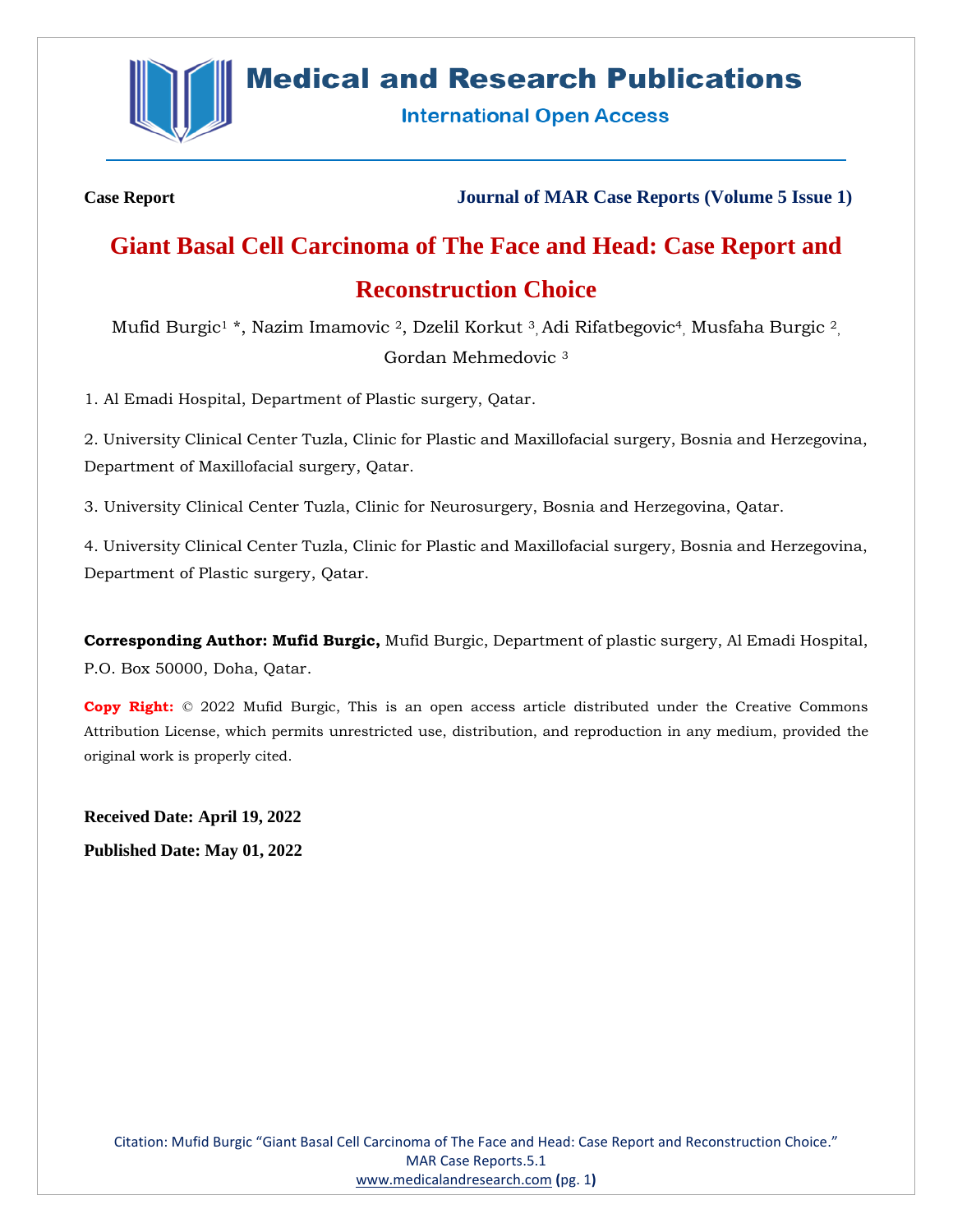#### *Abstract*

*It is very rare and uncommon these days to have a patient with advanced and giant basal cell carcinoma (BCC) of face and scalp. The aim of our case report is to present such BCC which affects deep tissue structures, bone structures and brain parenchyma itself, with complications, procedures and reconstructive modality in its treatment. In some cases, combination of surgery and radiotherapy of large BCC of the scalp can result in localized tumor growth control with longterm cosmetic and functional results. Our patient is satisfied with final aesthetic result, values, personal hygiene and quality of life.* 

*Keywords: Giant BCC, free latissimus flap, reconstruction choice*

# **Introduction**

Basal cell carcinoma **(**BCC**)** is one of the most frequent forms of skin cancer. The most common localization of this tumor is in the areas of the body which are exposed to sun, such as head or neck, up to 93% of all cases. BCC originates in basal layer of epidermis and/or the outer root sheath of hair follicles [1,2].

BCC is a very common tumor with rare metastases. It often appears on craniofacial regions, most commonly on localizations which are very complex to be treated surgically, as presented in our case. The most effective treatment of tumor in this region is radical surgical excision, but in very advanced stages surgical and/or radiotherapy and sometimes chemotherapy is needed.

Diagnosis and treatment of these types of tumors does not pose a problem except in the cases when the tumor infiltrates deep structures and tissues such as: bone, dura mater and brain parenchyma **(**cerebrum**)** itself. These tumors fall into group of aggressive and locally infiltrative BCCs, which is the result of their longtime growth, thus reaching large dimensions which present surgical and reconstructive challenge. Multidisciplinary approach is necessary in their treatment. A wide excision in face and head region results in large and complex defects. Different treatments for such defects have been described in the literature: skin grafts, pedicle flap and free flap. The procedure of choice is conditioned by various factors: size and localization of the tumor, defect size after tumor excision, and the preference of appropriate graft/ flap to cover the defect.

In this case report we want to present a giant BCC of the left half of face and head, with propagation of tumor into frontoparietal bone, dura mater and an unusual scalp defect reconstruction with free latissimus dorsi flap and titanium mesh. The aim of our paper is to show our experience with giant and invasive BCC of face and scalp, the choice of free latissimus dorsi flap as possible method in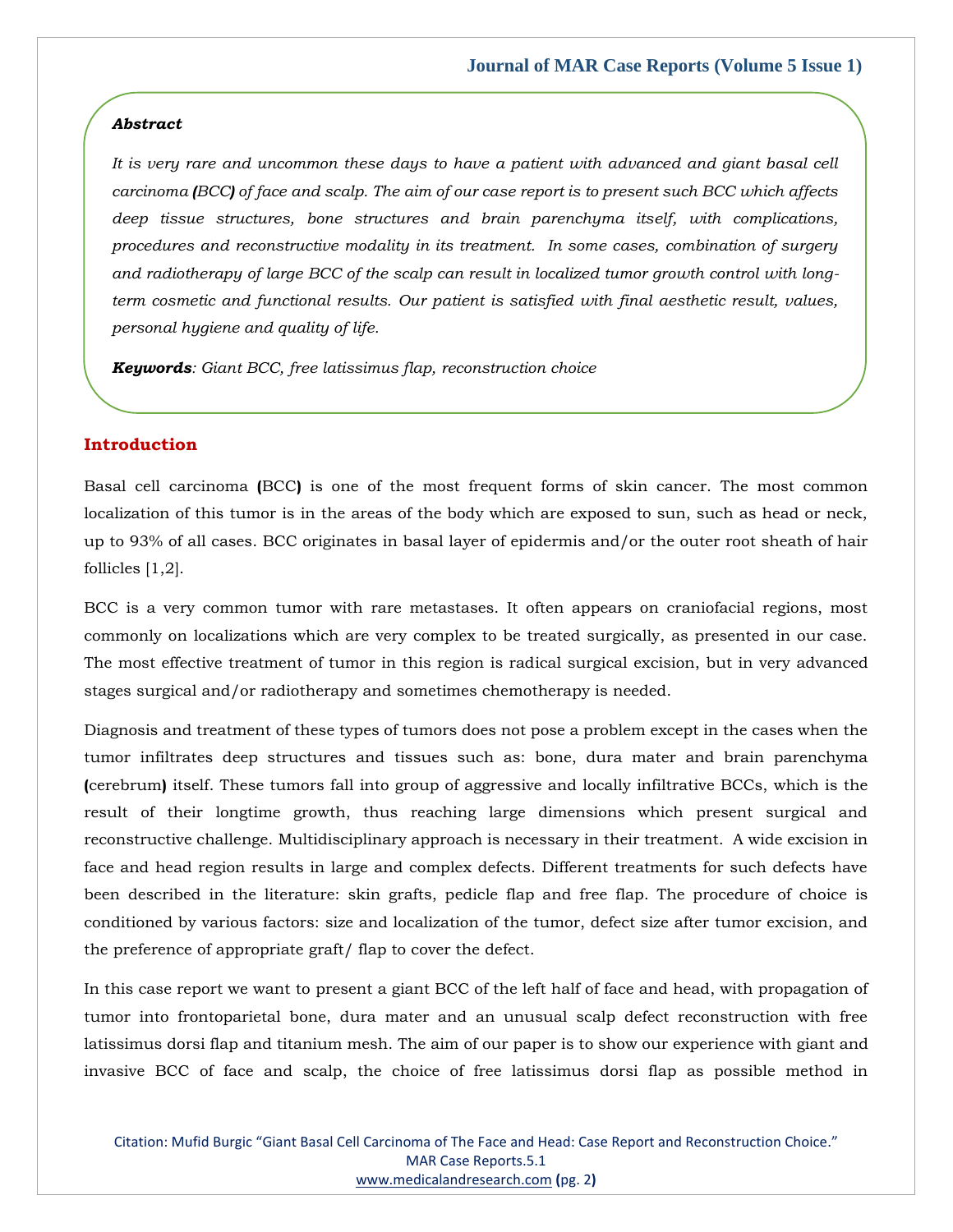reconstruction of such large defects, as well as the need for multidisciplinary approach in the treatments of such complex cases.

#### **Observation**

A 52-year-old male presented to the Clinic for Plastic and Maxillofacial Surgery at University Clinical Center Tuzla **(**Bosnia and Herzegovina**)** with a giant basal cell carcinoma on the left side of face and scalp. For more than 4 years, the patient had neglected his illness and had not received any treatments during that period. The tumor had grown in size now measuring 20x25 cm in diameter. The tumor had unpleasant odor; it was ulcerating and bleeding on touch as shown in **(**Figure 1, 2**)**. The patient's medical record revealed neither previous chemotherapy, radiotherapy, other risk factors nor a history of family tumors. His heart and lung function was normal, while his blood test results disclosed anemia **(**hemoglobin value 3,92 g/dl**)** due to constant bleeding, so he felt general weakness and fatigue. As the hemoglobin values were low, the patient was preoperatively given blood derivatives **(**transfusions**)**.

Brain and neck computed tomography **(**CT**)** scan was performed prior to the surgery, and it showed changes of the bone structure on the left temporofrontal region and on the roof of the orbit with penetration of the basic process to endocranial and infraorbital region.

In the left temporal region, the tumor mass propagates towards the left ear lobe which it infiltrates with propagation into external auditory canal **(**meatus acusticus externus**)** up to the upper pole of parotid gland, without enlarged lymph nodes.

Since the tumor extended intracranially, head and neck CT angiography was performed. The same revealed that there are no pathological changes on intracranial arteries. Preoperative incision biopsy confirmed the diagnosis of BCC. Taking into consideration all possible complications, such as intraoperative bleeding, postoperative meningitis, even the possibility of lethal outcome, the surgery was carefully planned.

The surgical team was made up of plastic surgeons, maxillofacial surgeons and neurosurgeons. It was found during the surgery that frontal and partially left parietal bone had been infiltrated with tumor, as well as dura mater, left eyeball and left auricle. BCC was widely excised with clear bone margins, resection of the part of dura mater, which has finally resulted in tissue defect with dimensions of 30x27 cm. But, the tumor had also affected part of the brain parenchyma. During the surgery, the patient was placed in lateral decubitus position, which provided for two teams working simultaneously. One team preformed tumor excision, while the other team raised free latissimus dorsi flap and transferred it to the scalp.

Scalp defect reconstruction was performed with free latissimus dorsi flap. The flap was raised on the dominant thoracodorsal artery and venae comitantes. We covered the bone defect with titanium mesh

Citation: Mufid Burgic "Giant Basal Cell Carcinoma of The Face and Head: Case Report and Reconstruction Choice." MAR Case Reports.5.1 [www.medicalandresearch.com](http://www.medicalandresearch.com/) **(**pg. 3**)**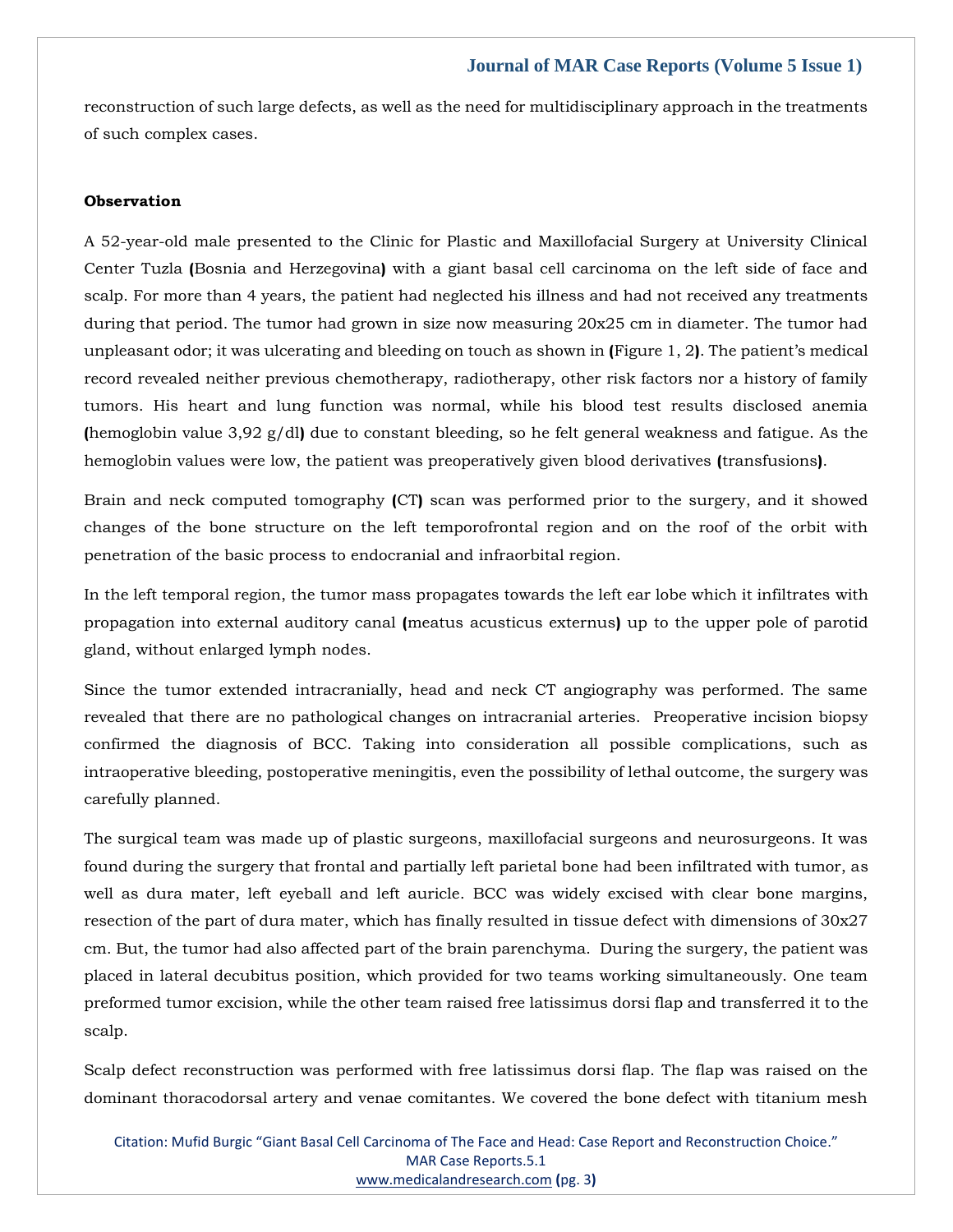as presented in **(**Figure 3**)**. To reconstruct dura mater, we used fascia lata. Microsurgical anastomoses were performed, the recipient blood vessels for anastomoses being artery and facial vein. The muscle was covered with split – thickness skin graft, **(**Figure 4**)**. Donor region was closed primarily. There were no postoperative complications of the flap nor the donor region. Two months after the surgery, the patient had superficial skin flap necrosis **(**Figure 5**)**. Necrotic tissue was removed and the defect was regrafted again, which resulted in its healing **(**Figure 6, 7**)**.

In the period of 14 months after the first surgery and completed radiotherapy, the patient is referred to the hospital again with large defect on the left half of the scalp, dimension about 10x10 cm in diameter, with muscle necrosis and titanium mesh exposure. For the reconstruction of this defect, we used pericranial flap of the right half of scalp. After 1,5 years follow up, the remaining part of latissimus flap has good color and the residual scar on both recipient and donor sites is acceptable.

Pathohistological analysis revealed infiltrative carcinoma basosquamosum **(**metatypicum**)** exulceratum pT4 with infiltration of skin, subdermal tissue, muscles, conjunctiva, sclera, retrobulbar fat tissue, left auricle, dura mater and bone structures. The patient is satisfied with the final aesthetic results, values, personal hygiene and quality of life.



**Figure 1, 2.** A 52-year-old man presented with 20x25 cm fungating giant BCC of the scalp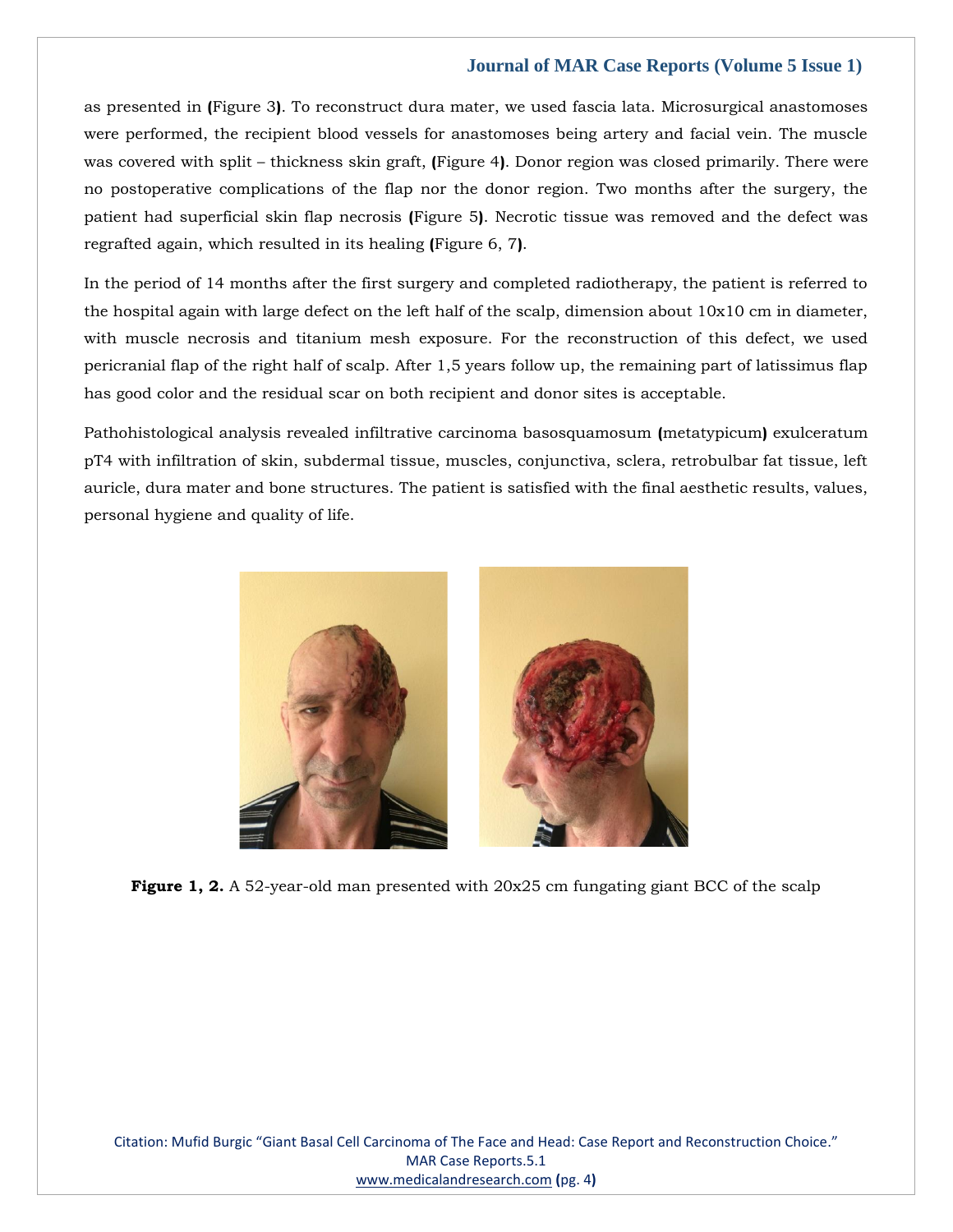

Figure 3. Intraoperative view of near – total scalp defect after resection of giant BBC and mesh cranioplasty



**Figure 4.** Reconstruction with free latissimus dorsi flap



**Figure 5.** The scalp reconstruction with the superficial skin necrosis

Citation: Mufid Burgic "Giant Basal Cell Carcinoma of The Face and Head: Case Report and Reconstruction Choice." MAR Case Reports.5.1 [www.medicalandresearch.com](http://www.medicalandresearch.com/) **(**pg. 5**)**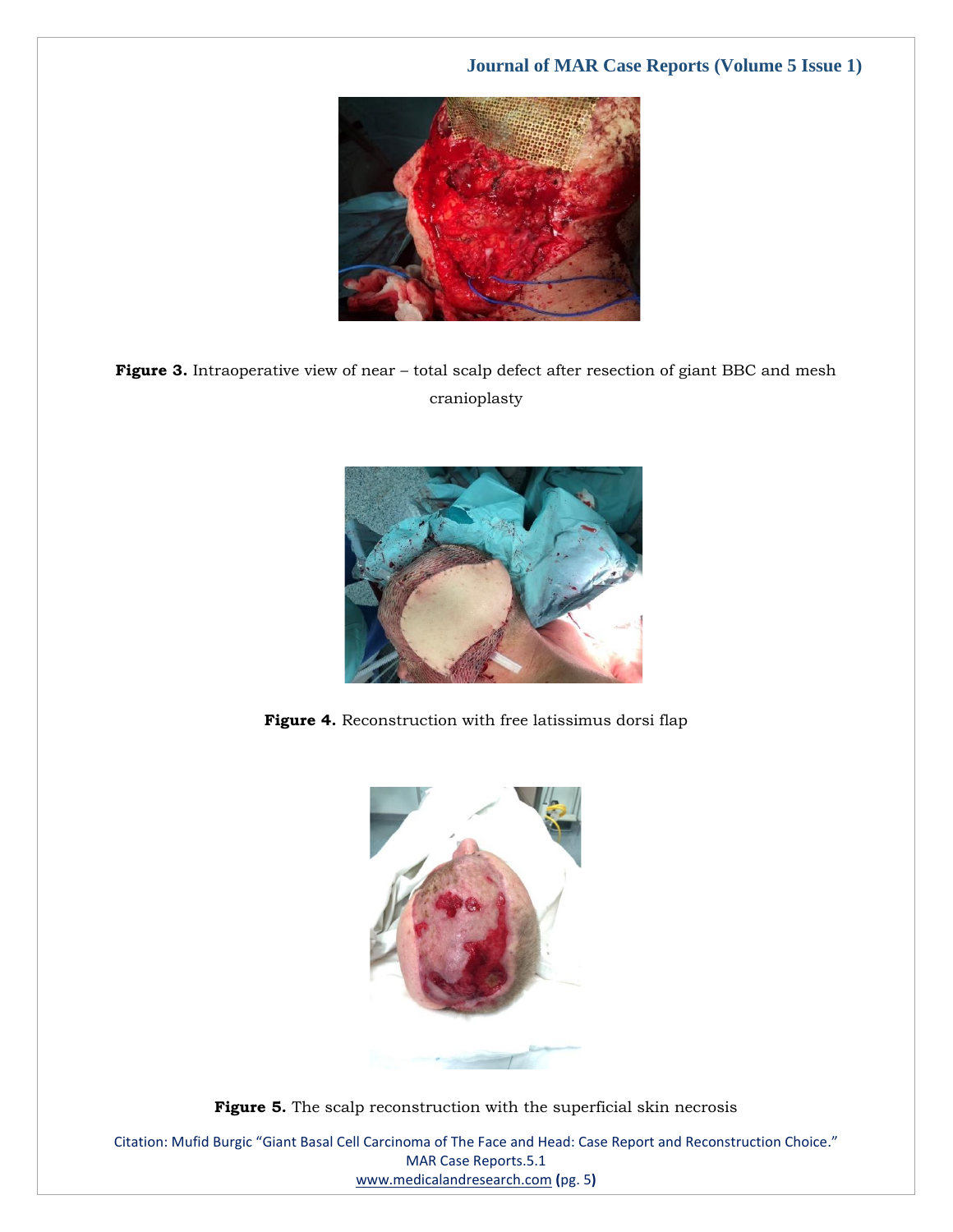

Figure 6, 7. The result 12 months after treatment

### **Discussion**

Basal cell carcinoma usually grows slowly and rarely metastasizes, in or less than 0.5 percent of cases **(**3**)**. In rare cases, these tumors may have potentially lethal outcome. If the illness is neglected or poorly treated, BCC invades and destructs the surrounding tissue. In majority of cases **(**85%**)** BCC develops on head and neck, presenting as flesh-colored to pink papules in the shape of pearl. [4]

With very large and locally destructive BCCs of head, face and neck there is usually invasion of extradermal structures, such as bones, cartilage, dura mater and sometime even cerebrum, as in our case. Radical surgery procedures involve removal of orbit, outer ear, bone structures and dura mater, leading to large defects which demand for their adequate reconstruction. The reconstruction is very complex and challenging and duration of the procedure itself can result in patient's death. With such complicated cases, multidisciplinary approach is necessary in finding the best solution, which requires team work of plastic surgeons, maxillofacial surgeons, neurosurgeons, anesthesiologists, oncologists, radiologists and other specialties [5,6].

Taking into consideration the size and the depth of defect, giant scalp defects can be reconstructed with skin grafts, local flaps, locoregional flaps or free flaps. Smaller defects with preserved periosteum can be reconstructed with skin grafts, yet they give very poor esthetic outcome, resulting with alopecia on the recipient site, as well as the change of color in comparison to the rest of the skin, which the patient should be informed about prior to the surgery. When there is a need for reconstruction of bone structures including dura mater, then free flap is a method of choice with younger patients who can endure complex and lengthy surgeries. Smaller scalp defects **(**2-25 cm2 in diameter**)** with no great tensions are possible to reconstruct with some of local flaps **(**rotational scalp flaps**)** with skin grafting of the donor site. In some cases, tissue expanders may be very useful in reconstruction of smaller defects

Citation: Mufid Burgic "Giant Basal Cell Carcinoma of The Face and Head: Case Report and Reconstruction Choice." MAR Case Reports.5.1 [www.medicalandresearch.com](http://www.medicalandresearch.com/) **(**pg. 6**)**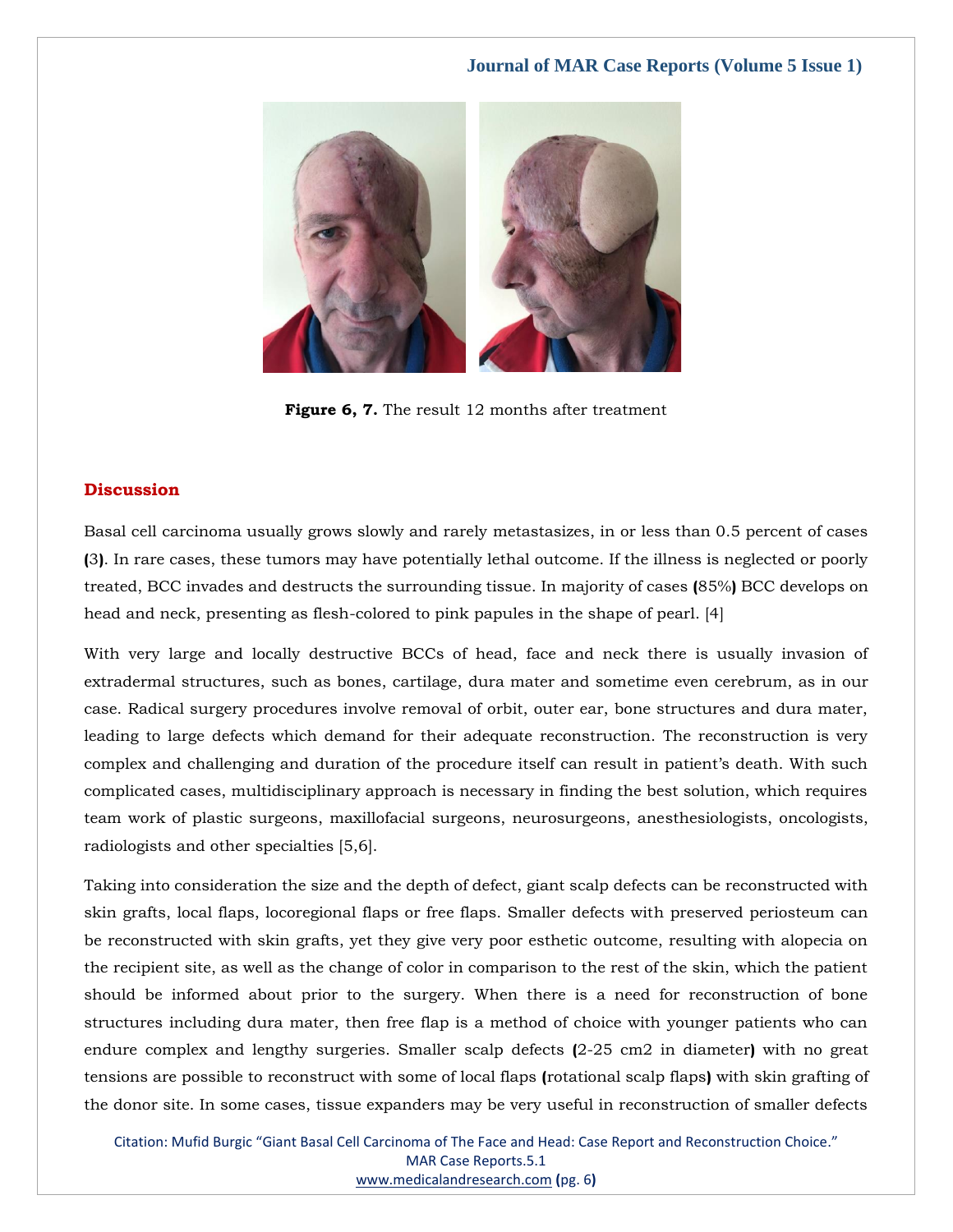in order to get enough skin **(**full-length flap**)** to cover the scalp defect. With larger scalp defects 100 to 200 cm2 in diameter free flaps are preferred over regional flaps due to the limits rotational arc [7, 8].

In our case, we opted for one-stage reconstruction, although, with such large tumors, some authors suggest two-stage procedure in order to have a clear view of radicality of tumor excision. The flap of choice was free latissimus flap to cover the defect of the left part of the face and scalp. Intraoperatively we performed ex tempore analyses **(**intraoperative frozen section**)** in order to gain clear margins of resection. Resection by depth was not possible as the tumor affected dura mater and infiltrated brain parenchyma. As the reconstruction of bone structures was necessary, we used titanium mash and fascia lata to reconstruct dura mater. During the procedure, the patient was placed in lateral decubitus position which provided for two teams performing simultaneously. The procedure lasted for 6h.

Being used either as free or pedicle flap, the latissimus dorsi musculocutaneous flap is a remarkable choice in the reconstruction of scalp. One of the main benefits of this flap is its size that can be raised. It presents the method of choice in the reconstruction of large scalp defects, while its thickness and size protect brain parenchyma itself. [9,10].

Other advantages of this flap lie in the fact that the donor site can be primarily closed with no need for other covering flaps. Their advantages also include constant vascular anatomy, numerous musculocutaneous perforators allowing for skin island design, appropriate length of vascular pedicle and satisfactory diameter of blood vessels for microvascular anastomoses. [8,9].

In our case, the patient received radiotherapy postoperatively, as there was incomplete excision with positive margins per depth. Incomplete incision is conditioned by the size of the tumor itself, invasion of extracutaneous structures as well as the localization of the tumor, its histological type and inclination to recurrence.

In this case, as in other cases described in the literature, the surgical excision has to be combined with radiotherapy. Radiotherapy can sometimes cause complications, such as prolonged healing, partial necrosis of the flap, chronic damage to the vascular system, as it happened with our patient [11, 12].

# **Conclusion**

Studying the available literature and comparing it with our case, we have realized that we are dealing with a very aggressive tumor, with poor prognostic parameters. The size of the tumor as well as its propagation intracranially with infiltration of dura mater, showed it was neglected illness, and such cases are not ideal for reconstructive treatment, and there is a great risk in performing surgery as well. The surgical treatment was a challenge for the entire team, which was performed due to palliative reasons in order to stop further bleeding and growth of the tumor, and to provide better quality of life for our patient.

Citation: Mufid Burgic "Giant Basal Cell Carcinoma of The Face and Head: Case Report and Reconstruction Choice." MAR Case Reports.5.1 [www.medicalandresearch.com](http://www.medicalandresearch.com/) **(**pg. 7**)**